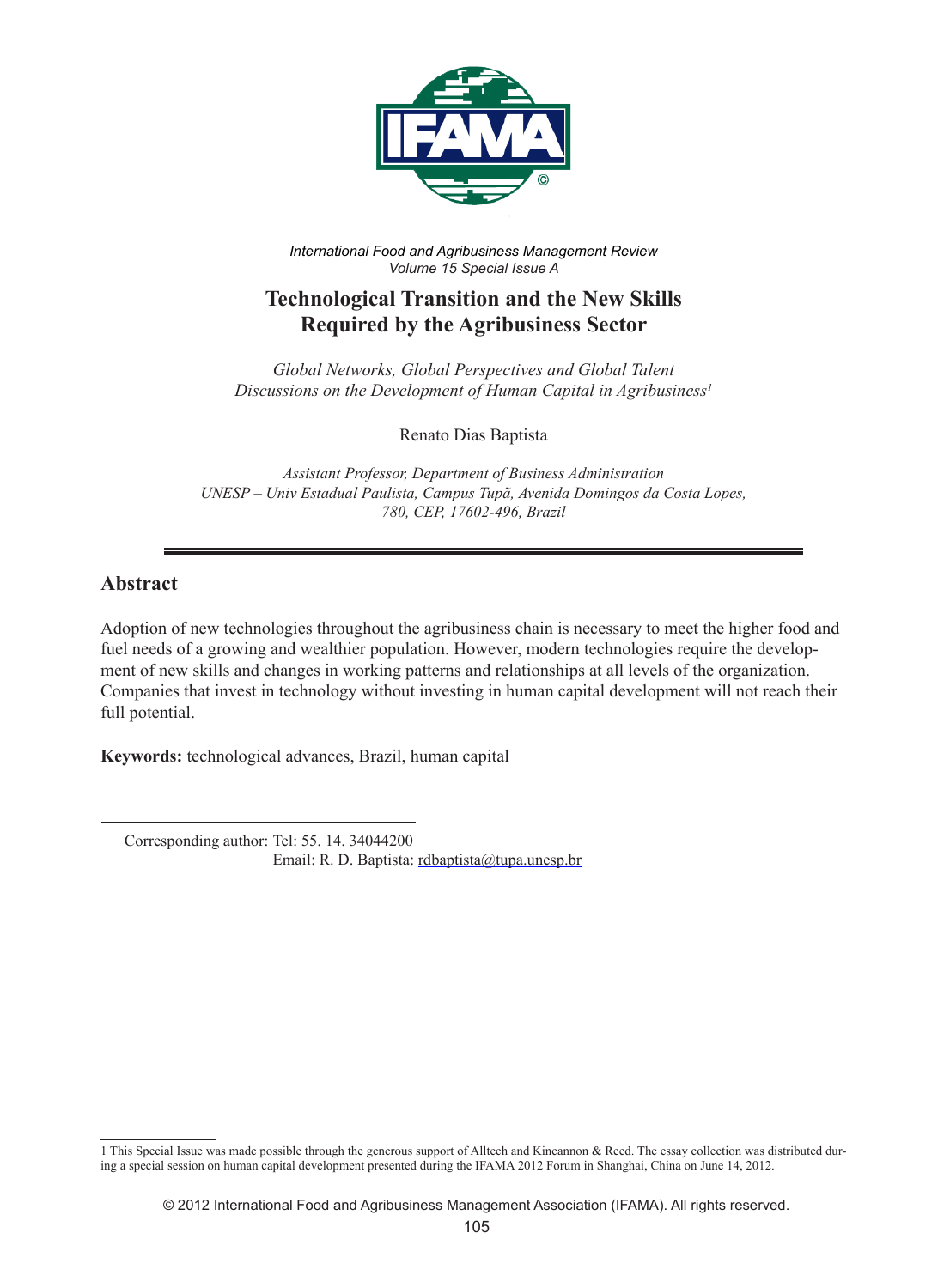## **Introduction**

The agribusiness sector has become an industry that makes production efficiency a priority. Attitudes and production processes are changing as the market evolves. The changes imposed by globalization are hard to ignore and are putting pressure on companies to increase production volume to meet the higher demands of a growing and wealthier population. Companies have to compete in a global environment where the competition is tough.

Companies are hopeful that improvements in technology will help them meet the increased demand. The use though of technology in production is different across nations, companies and operators. There is a technological gap and this gap can determine the competitiveness of a company. This 'technological gap' can limit a company's ability to compete in a changing market. If a company uses outdated equipment, they run the risk of becoming obsolete (Baptista 2009). Managers need to realize the importance of investment in human capital to teach workers how to use and understand new technology.

Given the complexity of the global market, the lack of understanding of advanced technologies can handicap companies in their ability to compete globally. This weakness is found among managers, equipment operators, businesses and organizations around the globe.

For Robbins (2008), Spector (2009) and Baptista (2007, 2009), the acquisition of new technology creates changes in an organization. Working patterns, techniques and management models change as human capital requirements change. According to the studies of Dutra (2001) and Zarifian (2003), these factors drive change in the behavior of employees and require employees to develop new skills.

We live in a time that demands increases in production efficiency. This is causing a change in the relationship between human beings and equipment and technology in the workplace. Workers have to quickly learn how to use new technologies to meet the pressures of a changing global market. It is a world that Trivinho (2001) characterizes as techno-symbolic and involves a techno-acculturation.

The use of technology in agribusinesses is not a recent development. People have used various forms of technology in production for centuries. In every period, new patterns of behavior were required as technology developed and changed the way work was done. In general though, compared with other industries agribusiness technology has been rustic. For example traditional agriculture often employed very basic tools. The technological development of these tools though has allowed the industry to keep pace in food production to meet the world's growing demands. At every stage in history, changes in technology required changes in working patterns and the development of new skills to operate the new technology. All of these new technologies generated a reduction in the time needed to perform a task and helped increase output and improve quality.

A reduction in the time needed to produce goods was the goal of Taylor and is still one of the roles of engineers who develop equipment updates and calculate the advantages of machines with "zero defects" and higher productivity. Everyone searches for maximum efficiency and the effectiveness of the results are judged by corporate leaders. These corporate leaders demand that workers operate at the highest technological standard to compete in the global market.

Why do we characterize technology as a factor of great impact if it has been present for so long? The answer lies in the increased efficiency and rapidity of change associated with the microprocessor; without it, globalization would not be the same. This change has profoundly impacted the policies of planning and development of human resources that are now not directed only to "doing it faster," but "how" to operate the new technology.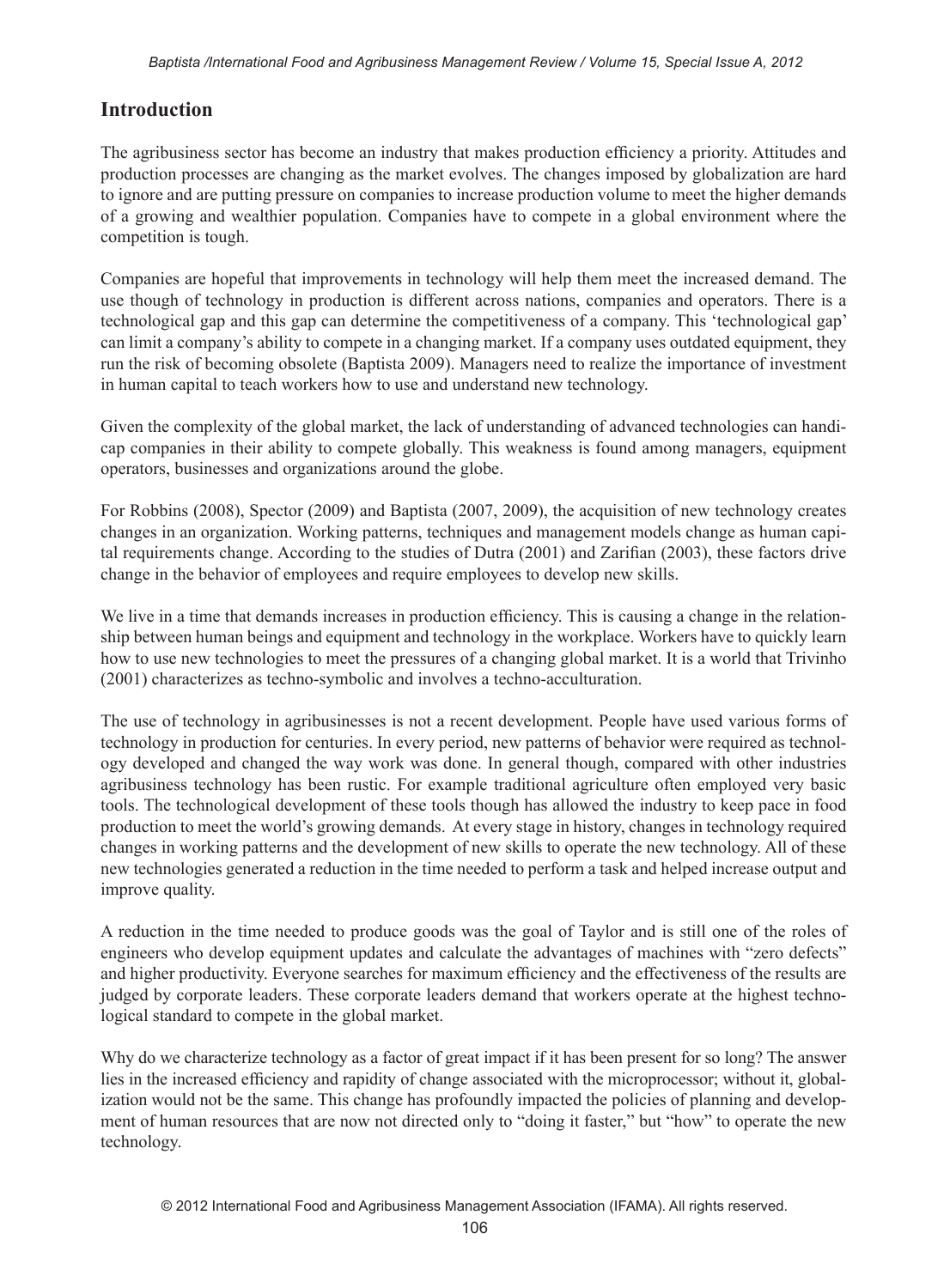How is it possible to change the existing management structure that was built up around old technology? The old machines that are being replaced by equipment using cutting-edge technologies mark a new reality in agribusiness and require significant changes in teaching and developing workers.

The answer lies in the new models that have developed that focus on increasing human capital. They require equipment operators participate in training exercises on equipment maintenance, technology use and work techniques that emphasize teamwork, creative thinking, multifunctionality and a systematic view of the machine and task. This comprises a set of new agribusiness skills needed to perform work effectively. Operators must study technology, and not only in an operational sense.

Ironically, technology–demonstrates the need to revisit the holistic view of work. This vision calls for a redesign of labor relations and the role of leadership in companies. The need for new skills is not directed only at the leadership, but also to the workers who must operate the equipment.

### **Agribusiness and Brazil**

According to studies by the Brazilian Ministry of Agriculture, "The world is experiencing a period of great concern, particularly after the outbreak of the financial crisis in the United States in September, 2008. The links in agribusiness supply chains often need to review their plans for making the best decision possible" (2011). Although all nations are under pressure, Brazil's leading position in the agriculture sector makes it a leader in the development of new management techniques in agribusiness: The three main categories that need to be looked at are: a review of management/leadership styles, new worker categories and the demand for equipment using cutting edge technologies. Brazil's agriculture sector is expected to grow 40% by 2019 (Agroanalysis 2012; FAO 2011). This calls for a review of public policies related to agriculture and the use of equipment using cutting edge technologies. For example, in the case of the alcohol-sugar sector, technology is continuously changing. With the expansion, professionalization and mechanization of harvesting techniques, the role of workers within the sector is changing (Liboni and Albuquerque 2010).

In all sectors, old machines are replaced by new equipment using technologies such as GPS (Global Positioning System), self-lubrication, spray sensors, safety systems for night work, intelligent fertilizing and spraying, etc. This marks a new reality in agribusiness as well as significant transformations in human resource policies for the sector. These factors indicate the need for a close relationship between the manufacturers of agricultural equipment and companies in the alcohol-sugar sector in the training of manpower. New ways of managing professionals who work in this sector are needed. When deploying the latest technologies, the simplest tasks may appear to be overly complicated for workers who have not had the right training.

Under the assumption that the complexities of the equipment require new skills from the operators, managers should redesign the way they manage the operators. Old management practices cannot generate the changes necessary for organizations to benefit from the adoption of advanced technologies. The old autocratic leadership style that prevails in the archaic structures does not get results in technological models that emphasize skills such as creativity, integration, systematic vision, initiative, internal entrepreneurship, assertiveness, resilience, communication, teamwork and continuous change. The naive action of only investing in equipment and forgetting about human capital can lead an organization, and even a country, to failure.

The latest technologies are not just operationalized, they need to be integrated into the company to achieve their full potential. In this case, the worker–a semantic term also obsolete – becomes a thinker within the organizational system and is dependent on a leadership that fosters these skills.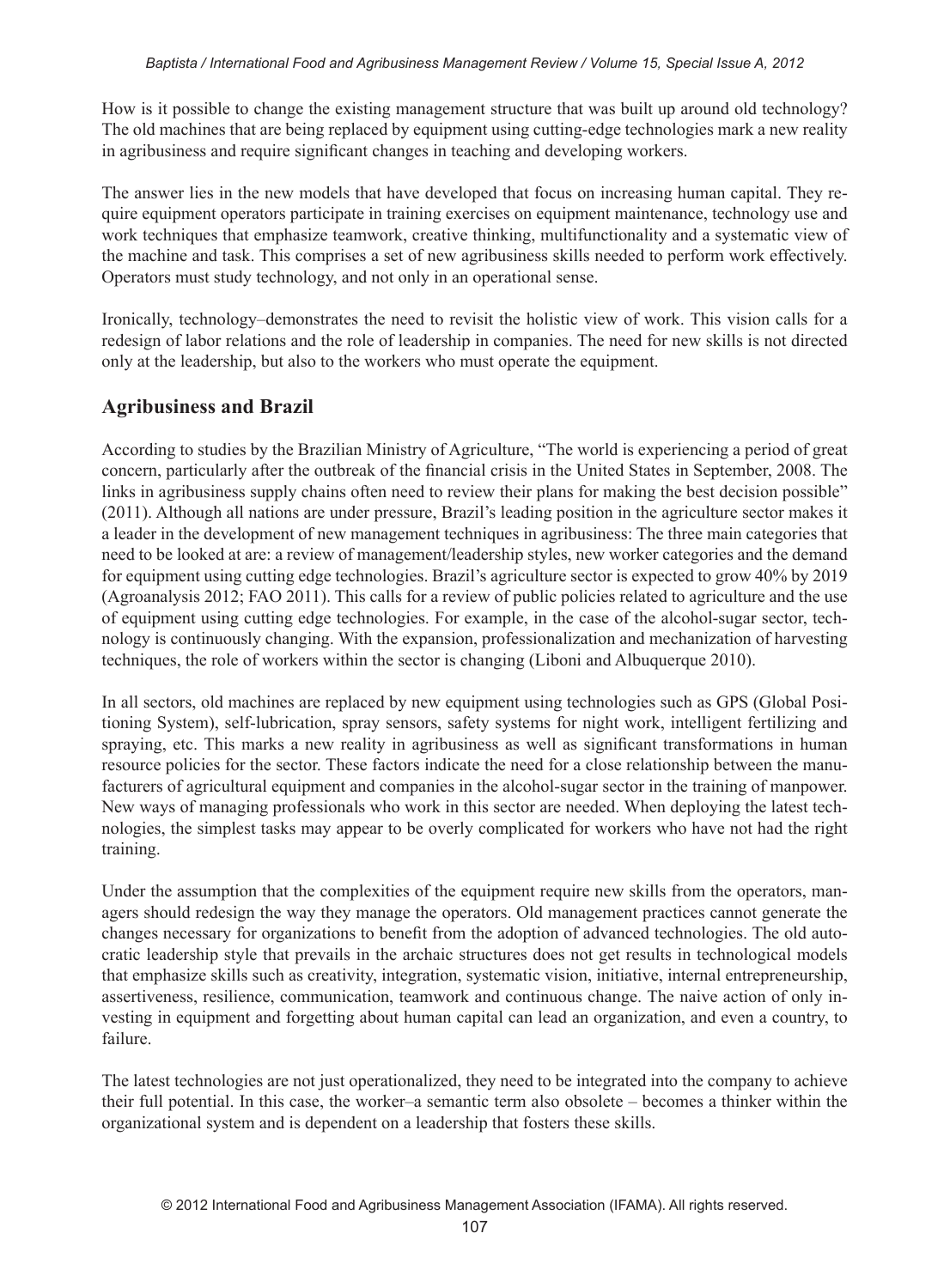All these aspects show the challenges in the agribusiness sector with regards to the training of manpower. It is necessary to invest in human capital to generate the development of these new skills to create an increase in productivity to meet international demand. The need to develop human capital at every level of production is a need that rarely bothered the agriculture sector in the past.

### **A Look Forward**

How do you move an organization from stagnation into a high technology environment? There are different methods and actors that all play a role. One is the very organization that needs to review their assumptions about innovation, the 'life' of an idea, its management policies and strategies. After all, the human being is not reducible to a simple stimulus-response or a segmented functional reaction. The complexity that involves the transition into environments that use advanced technologies is subject to the human brain, which is an interconnected network of billions of neurons. The success of a new technology depends on the gradual assimilation of old and new systems. Without new technologies and new management systems, traditional systems would not be able to provide solutions to the new problems created by a changing global market.

Adoption and adaptation should not be an isolated action or the sole responsibility of organizations, but a connection of strategies involving entrepreneurs and public policies aimed at both the agribusiness sector and the education sector.

According to the IPEA, as early as the 1990s, Brazilian agriculture has been gradually integrated into the system of large transnational corporations that dominate the main chains of global agribusiness. In the case of the alcohol-sugar sector, this accelerated the growth rate. This growth generated an investment in equipment in the agriculture and manufacturing areas to help meet the growing demand for vehicles that use ethanol. For Barbosa et al. (2009), the change meant the industry required more manual labor, and also more investments in training workers. The sector has sought to address the knowledge gap, through an investment in training workers and human capital development. In this way, workers learn to not only use the new technologies available to them but understand the increased production potential that comes with adoption.

Identifying the process of alignment between available human capital and acquisition of technology is a necessary condition to decipher the problems faced by the sector.

The equipment industry also has an important role in creating partnerships with businesses. The equipment industry needs to train the manpower that will operate the technology, as well as continuously developing human resources in the industry: HR-HR relations (HR-manufacturer/HR-agribusiness). This partnership is one of the solutions to avoid the stagnation of knowledge and enables the training of skilled manpower. This helps equipment operators connect with clients/industries that use the machines they sell. These clients/ industries are responsible for the technological innovation needed to create new equipment. In this skills training strategy, the State, as well as bodies representing the workers and industries in the sector must also make investments designed to meet the needs of a skilled workforce.

Only well-coordinated action can help increase the number of trained citizens in the face of new technological developments in the coming years. The technological gaps are not a determinist condition, but a reflection of evolutionary constraints to be corrected. Thus, despite the archaic thinking or strategies still in force, the technologies used by the agribusiness sector require a revision in the relationship between managers and employees and the ways workers operate in the sector. The use of new technologies does not guarantee success; human capital is needed to help meet industry needs and the global demand for food. The desired competitiveness will be achieved by investing in both human capital development and new technology.